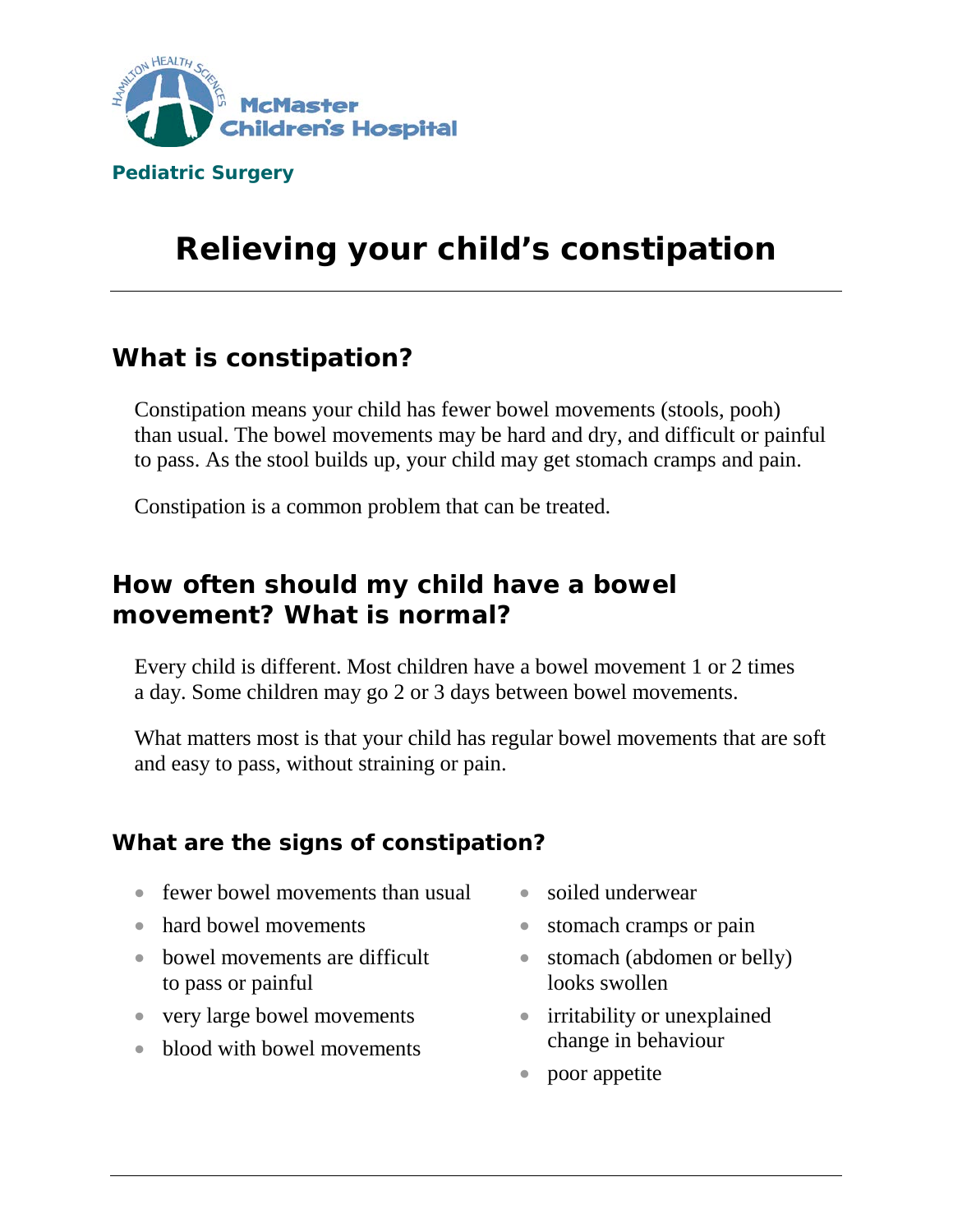## **What causes constipation?**

- not drinking enough water
- not eating enough fibre
- eating large amounts of cheese and milk products
- changes in your child's diet
- some medications
- painful bowel movements
- holding in or refusing to have bowel movements
- feeding or swallowing problems
- excess sweating
- poor muscle tone

### **What are the goals for treating constipation?**

- Empty the bowels. This helps get rid of the pain from constipation.
- Soften bowel movements. Softer stools are easier and less painful to pass.
- Prevent constipation from coming back. Help your child have healthy bowel habits with water, fibre, activity and a daily bowel routine.

**When treating constipation, it is very important that your child take all medications as directed by your doctor.**

## **1. Clean out phase:**

The goal of this phase is to empty your child's bowels. Your child will need to stay near a toilet during the clean out phase when you and your child are at home.

- **1. Have your child drink lots of water during the clean out phase.**
- **2. Give the medication chosen for your child.**

#### **Fleet enema**

| Instructions: $\Box$ Adult |                              | or $\Box$ Pediatric (for children)      |
|----------------------------|------------------------------|-----------------------------------------|
|                            |                              | $\Box$ Once a day or $\Box$ Twice a day |
|                            | $\Box$ For $\_\_\_\_$ day(s) |                                         |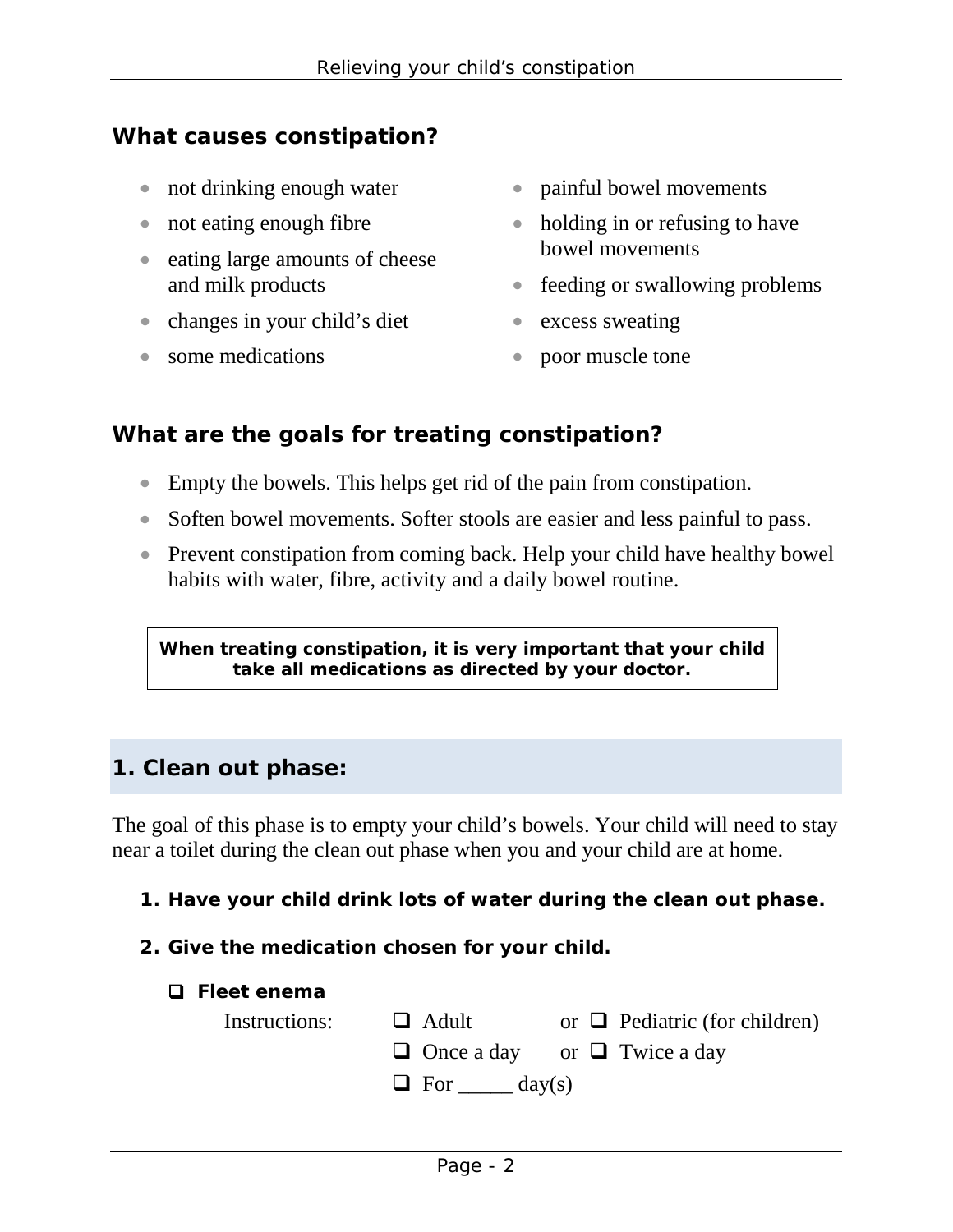#### **Pico Salax**

- 1. In the morning, have your child drink packet, mixed in 150 ml (about ¾ cup) of cold water.
- 2. Six to 8 hours later, have your child drink \_\_\_\_\_\_ packet, mixed in 150 ml (about ¾ cup) of cold water.
- 3. Repeat steps 1 and 2 for  $\_\_\_\_\$  day(s).

```
 Peg 3350 (RestoraLAX®, Peg Flakes®, Relaxa®, Lax-a-day®)
```
Give grams twice a day for  $\qquad \qquad$  day(s).

Measure out the dose using the special scoop that comes with the powder. 1  $\text{scope} = 17$  grams (a heaping tablespoon).

Mix your child's dose in 120 to 240 ml (1/2 to 1 cup) of water or juice. To make it tasteless, stir until the powder dissolves completely. Have your child drink all the mixture.

## **2. Maintenance phase**

The goal of this phase is to help your child have healthier bowel movements.

#### **1. Give the medication chosen for your child.**

 **Peg 3350 (RestoraLAX®, Peg Flakes®, Relaxa®, Lax-a-day®)**

Give  $\frac{\ }{\ }$  grams once a day for  $\frac{\ }{\ }$  day(s).

Measure out the dose using the special scoop that comes with the powder. 1  $\text{scope} = 17$  grams (a heaping tablespoon).

Mix your child's dose in 120 to 240 ml (1/2 to 1 cup) of water or juice. To make it tasteless, stir until the powder dissolves completely. Have your child drink all the mixture.

 **Other:**